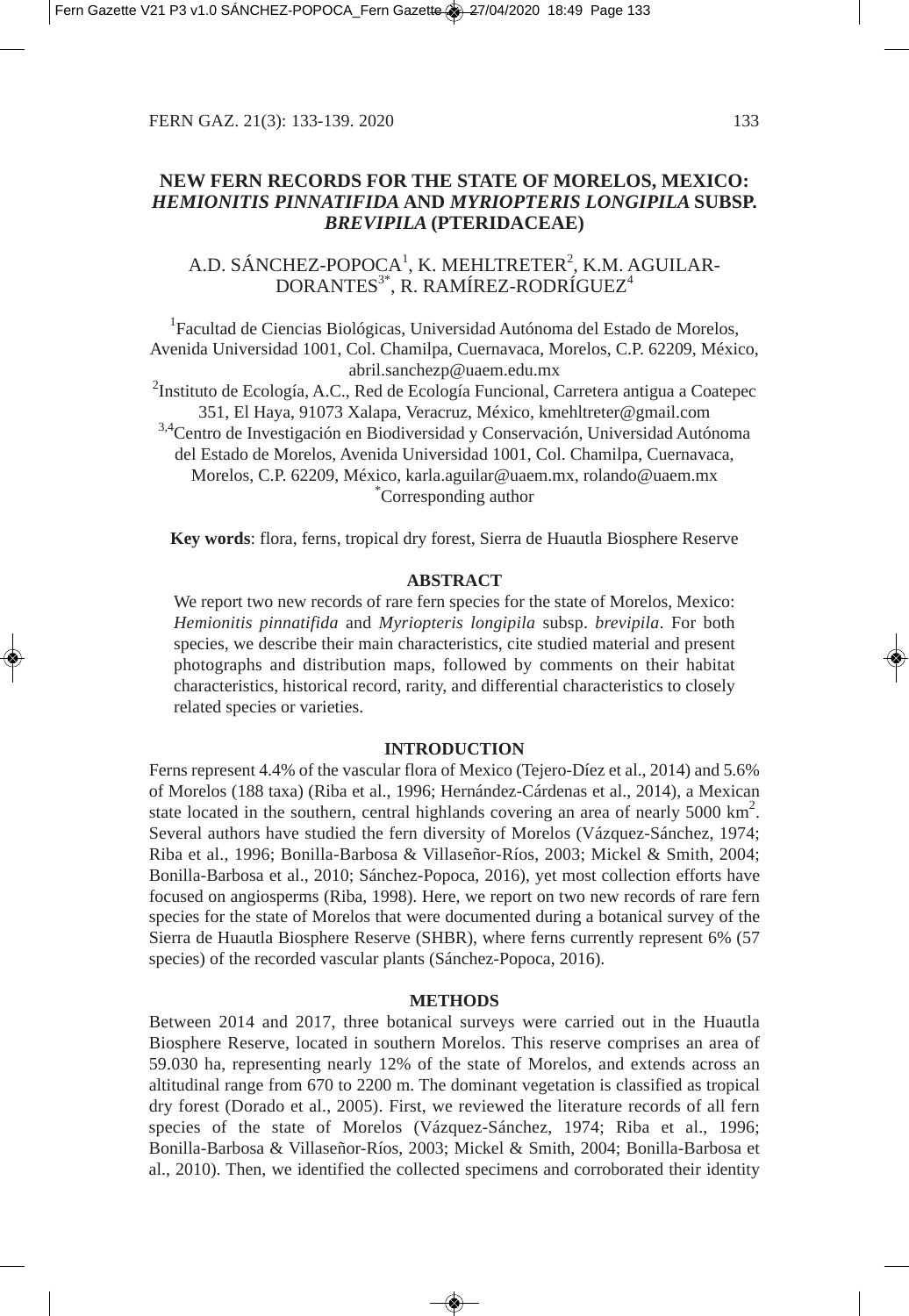with material from the National Herbarium of the National Autonomous University of Mexico (MEXU), the Metropolitan Autonomous University (UAMIZ), as well as with specimens in online databases such as TROPICOS (2019) and Boyle et al. (2013), and help of other specialists (Aniceto Mendoza Ruíz). The classification used in the present study was that of PPG I (2016). Based on the collected information, we elaborated distribution maps for each species. Finally, the collected specimens were deposited in the herbarium of the Center for Biodiversity and Conservation Research of the Autonomous University of the State of Morelos (HUMO).

## **RESULTS AND DISCUSSION**

*Hemionitis pinnatifida* Baker *in* Hooker & Baker, Syn. Fil. 399. 1868. Type: Costa Rica: Wendland 438 [holotype: K].

**Species description**. Plant herbaceous, terrestrial; Rhizomes ascending to erect, with linear scales, bicolorous with dark brown central portion and light brown margins, 4–5 x 0.8 mm. Fronds clustered, dimorphic, 5–20 cm long; Stipes 1–2 mm diameter, terete, castaneous, with narrow scales at bases, hirsute, the hairs glandular, 0.1 mm long; Blades pinnatifid palmately lobed, 4–10 cm long, margins crenulate, adaxial and abaxial surfaces with dense, articulated, acicular hairs of 1–1.5 mm long; Veins netted; Sori along all veins; Indusia absent; Spores light yellow-orange.

**Studied material.** MEXICO. Chiapas, to 38 km north east to Motozintla, Cuauhtémoc City, glen in holm oak forest, 750 m.a.s.l., 22/10/1985, *Breedlove 38432* (MEXU), *Lionnet 2663* (MEXU), *Matuda 2128* (MEXU). Ciudad de México, *Montoya 19* (MO). Guerrero, *González 344* (FCME), along the Barranca Choloa highway, municipality of Chilpancingo, riparian vegetation in rocky soil, 29/09/1988, *Verduzco-Martínez 401* (ENCB). Jalisco, Huehuenton highway to 20–25 km east to Chamela, municipality of Huerta, on slopes and in tropical subdeciduous forest, very few individuals, 400 m.a.s.l., 27/08/1976, *Rzedowski & McVaugh 1361* (ENCB). Morelos, along the Huautla-Santiopa highway, Tlaquiltenango, 1018 m.a.s.l., 18°26'43.4"N, 98°59'18.7"W, terrestrial, in tropical dry forest, 9/05/2014, *A.D. Sánchez-Popoca 223* (HUMO) (Figure 1A, B; Figure 2). Oaxaca, *Campos 4659, Lyons 103, 141* (MEXU), *Sánchez 221* (MEXU).

**Comments**: *Hemionitis pinnatifida* is terrestrial and grows from 50 to 2700 m elevation in Mexico (ENCB, HUMO, MEXU, UAMIZ): Chiapas, Oaxaca, Guerrero and Jalisco, and also occurs in Guatemala, El Salvador, Honduras, Nicaragua and Costa Rica (Tropicos, 2019). In 2016, the population in the study area was composed of six fertile individuals, of which we collected two individuals. No gametophytes and young sporophytes were found within a range of 50 m distance. The area was covered by Leptosol soil (INEGI, 2017). The population of the collected specimens was exposed to direct sunlight, but was surrounded by trees of *Conzattia multiflora* (Robinson) Standl. (Fabaceae) and *Guazuma ulmifolia* Lam. (Malvaceae), which were both dominant. The only other herbaceous vegetation consisted of *Selaginella pallescens* (C. Presl) Spring and *Cheilanthes brachypus* Kunze. Visits performed later in 2017 confirmed that the population had been extirpated as a result of the expansion of the federal highway. For this reason, the collected individuals and photographs are important given that they present the only recent historic record of *H. pinnatifida* in the state of Morelos.

*Hemionitis pinnatifida* can be confused with *H. palmata* L., a species with a much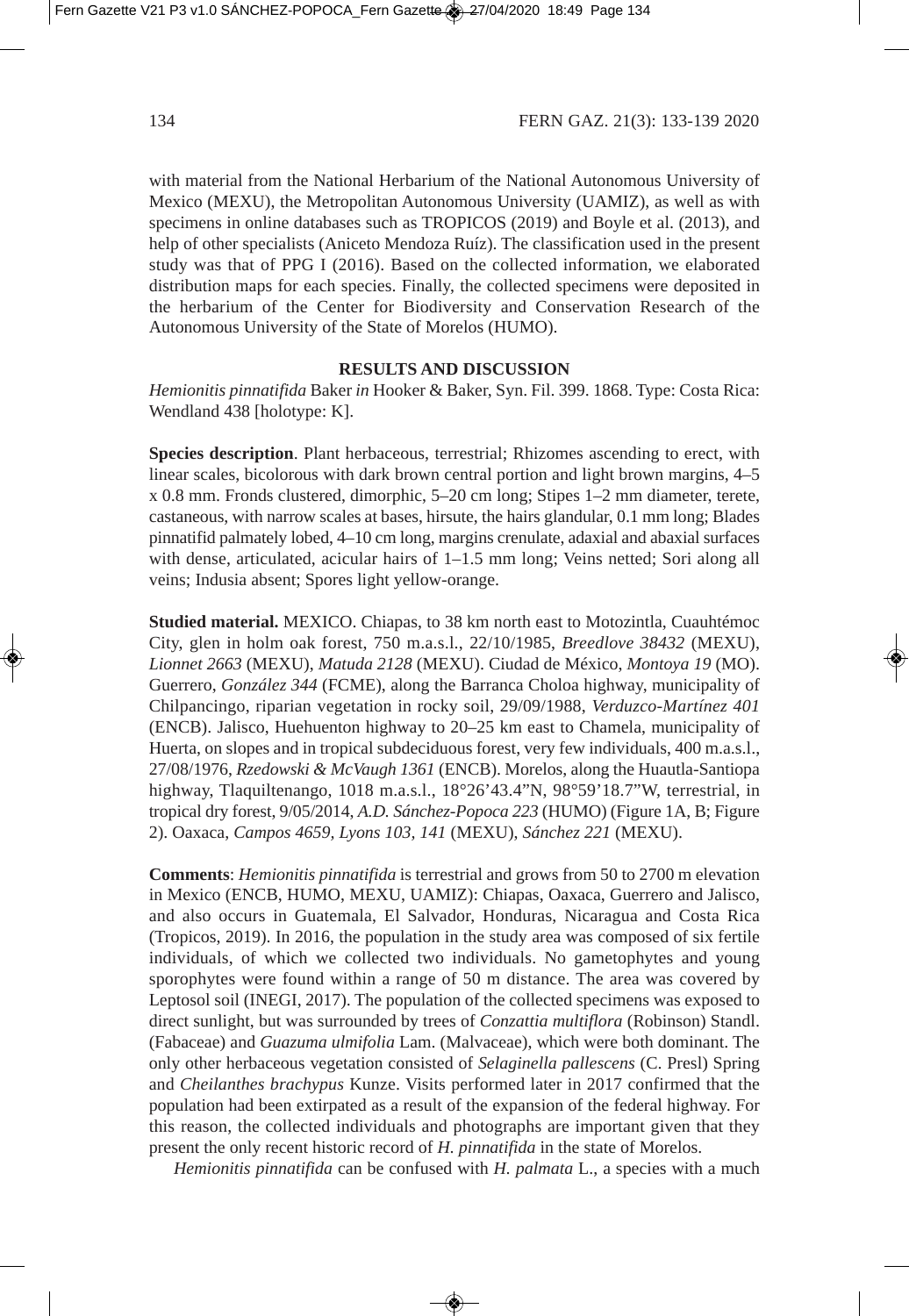wider distribution throughout the Neotropics. However, the first species has a denser indumentum of hairs, and bicolorous rhizome scales (vs. concolorous in *H*. *palmata*).



**Figure 1.** A, B. *Hemionitis pinnatifida* Baker. C, D. *Myriopteris longipila* subsp. *brevipila* (Mickel) Grusz & Windham. A, C. Species habit. B, D. Abaxial surface of fertile frond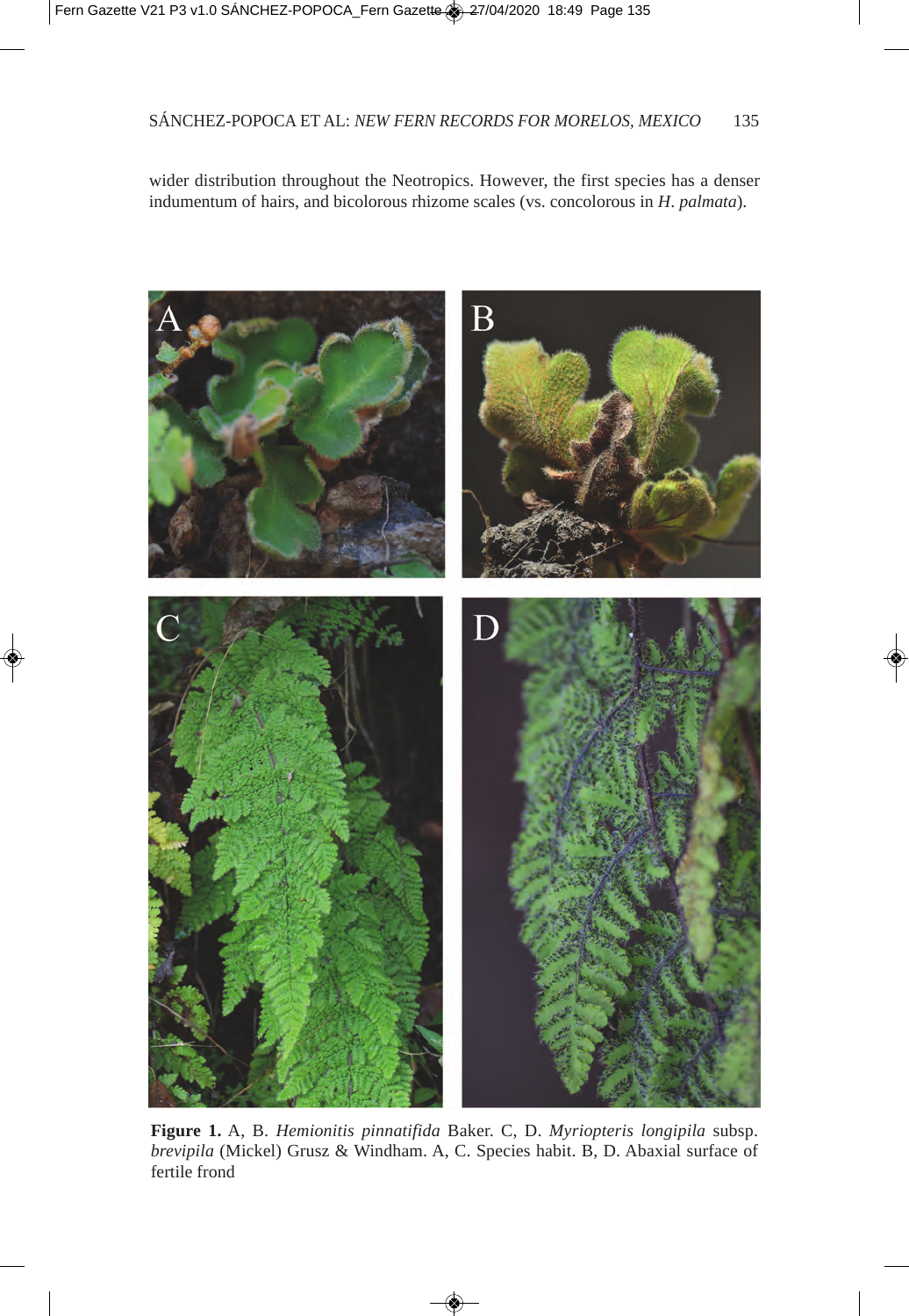

**Figure 2.** Geographic distribution of *Hemionitis pinnatifida* Baker based on herbarium records.



**Figure 3.** Geographic distribution of *Myriopteris longipila* subsp. *brevipila* (Mickel) Grusz & Windham based on herbarium records.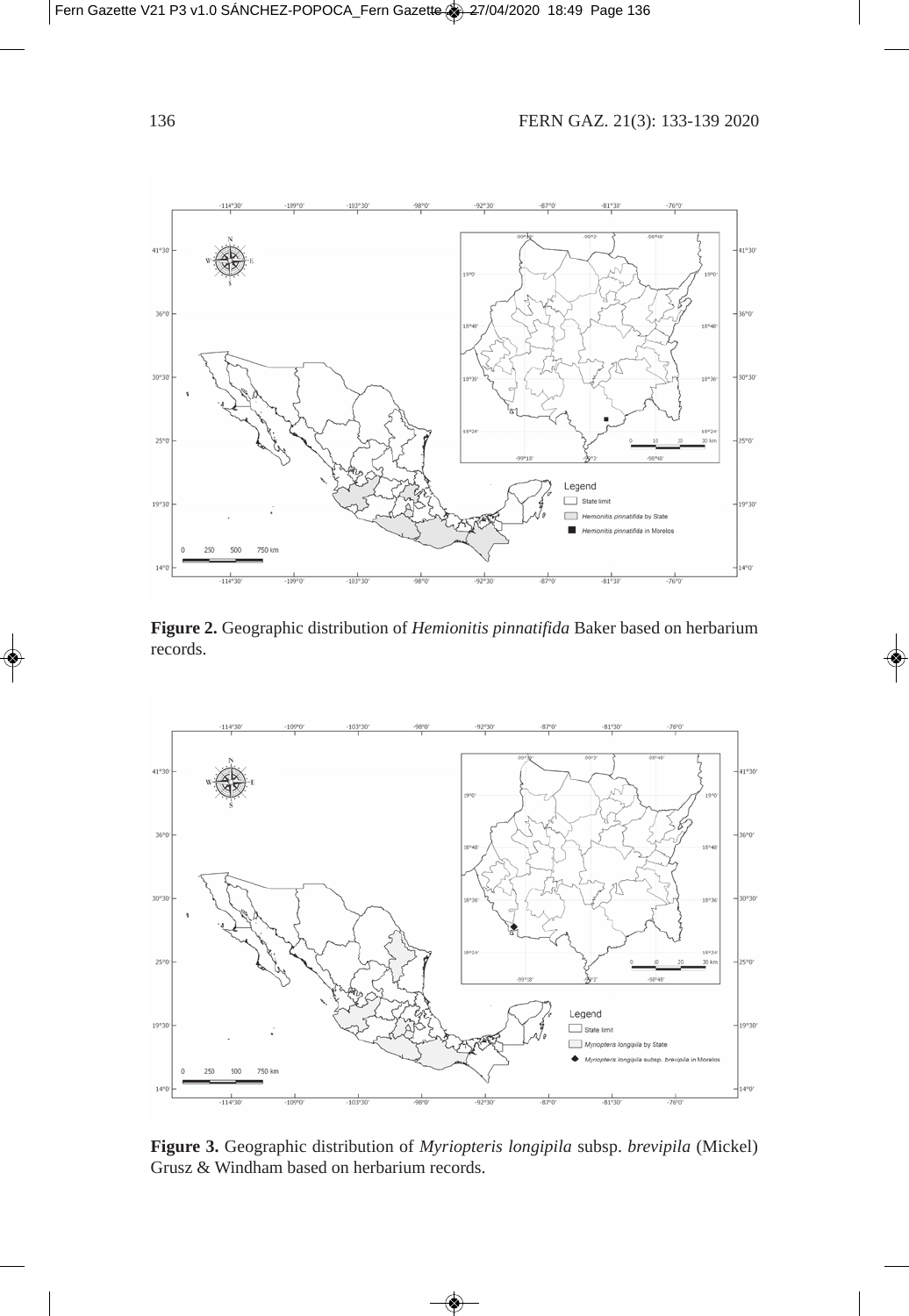*Myriopteris longipila* subsp. *brevipila* (Mickel) Grusz & Windham, Bot. (Oxford) 5: 211. 1891. Type: Mexico. San Luis Potosí, 22°N Lat., 6000–8000 ft., Parry & Palmer 989 [holotype: K; isotype: US (fragment)]. Basionym: *Cheilanthes longipila* subsp. *brevipila* Mickel

**Species description**. Plant herbaceous, terrestrial; Rhizomes erect covered with adnate scales, irregular, concolorous, golden to castaneous, margins irregular. Fronds clustered, laxly arching; Stipes terete or grooved, brown, lustrous, 10 cm long, 1.5 mm diam, covered with dense, flexuous, septate, glandular hairs, 1.5–2 mm long, scales at bases concolorous, golden, patent, lanceolate, clathrate, but marginal cells light brown, scale margins entire, 2–5 mm x 1–2 mm; Rachises terete, lustrous, castaneous, covered with dense, septate, patent, glandular hairs, 1–2 mm long; Blades lanceolate, 3- or 4-pinnate at bases but less divided at the apices, up to 22 cm long, pinnae  $2-10 \times 1-5$  cm, pinnules 1–2 x 6–8 mm; adaxial surface with dense, septate, hyaline, patent hairs, abaxial surface with dense, simple to septate, entangled, hyaline, hairs; Veins obscure. Sori exindusiate, marginal on the veins; Spores varying from dark to light brown

**Studied material.** MEXICO. Guerrero, to 2km south east of Amatitlán, 1600 m.a.s.l., 13/08/1994, *Antonio 339* (FCME, NY), *Calzada 16172* (NY). Morelos, along the El Zapote-Los Tanques highway, Puente de Ixtla, 1300 m.a.s.l., 18°29'24.2''N, 99°20'32.3''W, terrestrial, 19/10/2014, *A.D. Sánchez-Popoca 318* (HUMO) (Figure 1C and D; Figure 3).

**Comments**: This subspecies is endemic to Mexico where it occurs from 600 to 2200 m elevation (ENCB, HUMO, MEXU, UAMIZ). Mickel & Smith (2004) described its habitat as rocky slopes in oak forest or tropical dry forest on volcanic soil. The population in the study area consisted of only five fertile plants within a 50 m radius. The underlying soil was Phaeozem (INEGI, 2017).

The present record of the subspecies is only the third collection for Mexico. Mickel & Smith (2004) referred to *Myriopteris longipila* as *Cheilanthes longipila* Baker and distinguished two varieties: *C. longipila* var. *longipila* and var. *brevipila.* The former is distinguished from the latter by hairs 1–3 mm long (vs. 0.5–1 mm) in length on the adaxial surface and 1 mm (vs. 0.5 mm) on the abaxial surface, flexuose, stipe with trichomes 0.5–2 mm (vs. 0.2–0.5 mm, occasionally 1 mm). The characteristics of the latter variety match those of our collected specimen.

## **CONCLUSION**

According to Arreguín-Sánchez *et al*. (2009), species that have not been collected for more than 25 years are rare and those that have not been collected for more than 50 years may be locally extirpated. Based on our study, both studied species must be considered as rare, because *H*. *pinnatifida* has been recorded 12 times since 1972 (in the last 45 years), and *Myriopteris longipila* with two subspecies has been recorded 10 times since 1939 (in the last 78 years). In the future, the conservation status of both taxa should be evaluated at the national level given their limited distribution and endemic status of *M. longipila* subsp. *brevipila*.

#### **ACKNOWLEDGMENTS**

This study was supported by the Consejo Nacional para el Conocimiento y Uso de la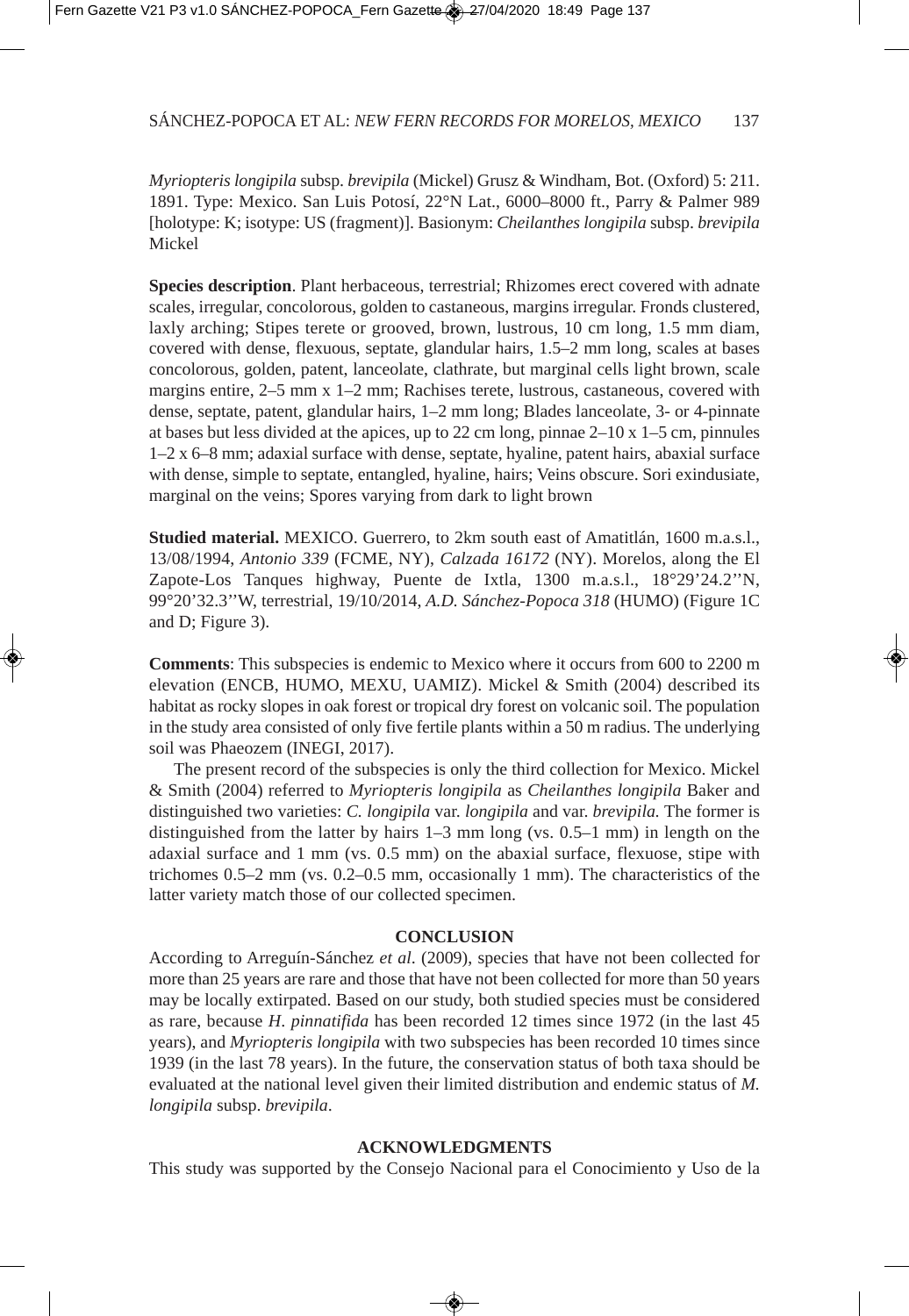Biodiversidad (CONABIO) through project JK015 ("Complementary floristic survey of the Sierra de Huautla Biosphere Reserve"). The fieldwork was carried out with the collection permit FLOR-0134 (SEMARNAT). We thank the curators of the herbaria ENCB, HUMO, MEXU, and UAMIZ for providing access to their facilities. We are also grateful for Gabriel Flores Franco for their assistance during fieldwork and Evelin Besabet Castejón Alfaro for elaborating distribution maps. Finally, we thank Aniceto Mendoza Ruíz for help during species identification and Carlos Alberto Hernández Orta for assistance with herbarium inquiries.

## **REFERENCES**

- ARREGUÍN-SÁNCHEZ, M.L., QUIROZ-GARCÍA, D. & FERNÁNDEZ-NAVA, R. 2009. Pteridofitas extintas del valle de México. Polibotánica 27: 17-29.
- BONILLA-BARBOSA, J.R. & VILLASEÑOR-RÍOS, J.L. 2003. Catálogo de la flora del estado de Morelos. Centro de Investigaciones Biológicas, Universidad Autónoma del Estado de Morelos. Morelos, Mexico, 118 pp.
- BONILLA-BARBOSA, J.R., MORA, V., LUNA-FIGUEROA, J., COLÍN, H. & SANTILLÁN-ALARCÓN, S. 2010. Biodiversidad, Conservación y Manejo en el Corredor Biológico Chichinautzin, Condiciones actuales y perspectivas México, Universidad Autónoma del Estado de Morelos, Morelos, Mexico, 315 pp.
- BOYLE, B., HOPKINS, N., LU, Z., RAYGOZA GARAY, J.A., MOZZHERIN, D., REES, T., MATASCI, N., NARRO, M., PIEL, W., MCKAY, S., LOWRY, S., FREELAND, C., PEET, R. & ENQUIST, B. 2013. The taxonomic name resolution service: an online tool for automated standardization of plant names. BMC Bioinformatics 14: 1-16.
- DORADO, O., MALDONADO, B., ARIAS, D.M., SORANI, V., RAMÍREZ, R., LEYVAY, E. & VALENZUELA, D. 2005. Programa de conservación y manejo Reserva de la Biosfera Sierra de Huautla, Comisión Nacional de Áreas Naturales Protegidas, Morelos, Mexico, 210 pp.
- HERNÁNDEZ-CÁRDENAS, R.A., CERROS-TLATILPA, R. & FLORES-MORALES, A. 2014. Las plantas vasculares de la barranca Tepecapa en el municipio de Tlayacapan Morelos, México. Acta Bot. Mex. 108: 11-38. https://doi.org/10.21829/abm108.2014.200
- INEGI. 2017. Mapa digital de México. Instituto Nacional de Estadística y Geografía. Aguascalientes, Mexico. http://gaia.inegi.org.mx/mdm6/?v=bGF0OjE4Ljk0Mzc0LGxvbjotOTguNzY2MjMse jo3LGw6YzExMXNlcnZpY2lvc. retrieved November 2017).
- MICKEL, J.T. & SMITH, A.R. 2004. The pteridophytes of Mexico. Memoirs of the New York Botanical Garden. New York Botanical Garden Press. New York, USA. 1054 pp.
- PPG I. 2016. A community-derived classification for extant lycophytes and ferns. J. Syst. Evol. 54(6):563-603.
- RIBA, R. 1998. Pteridofitas mexicanas: distribución y endemismo. In: RAMAMOORTHY, T.P., BYE, R., Lot, A. & Fa, J. (Eds) Diversidad biológica de México, orígenes y distribución, pp. 369-384. Instituto de Biología, Universidad Nacional Autónoma de México, Mexico.
- RIBA, R., PACHECO, L., VALDEZ, A. & SANDOVAL, Y. 1996. Pteridoflora del Estado de Morelos, México, lista de familias, géneros y especies. Acta Bot. Mex. 37: 45-65.
- SÁNCHEZ-POPOCA, A.D. 2016. La familia Pteridaceae en la Reserva de la Biosfera